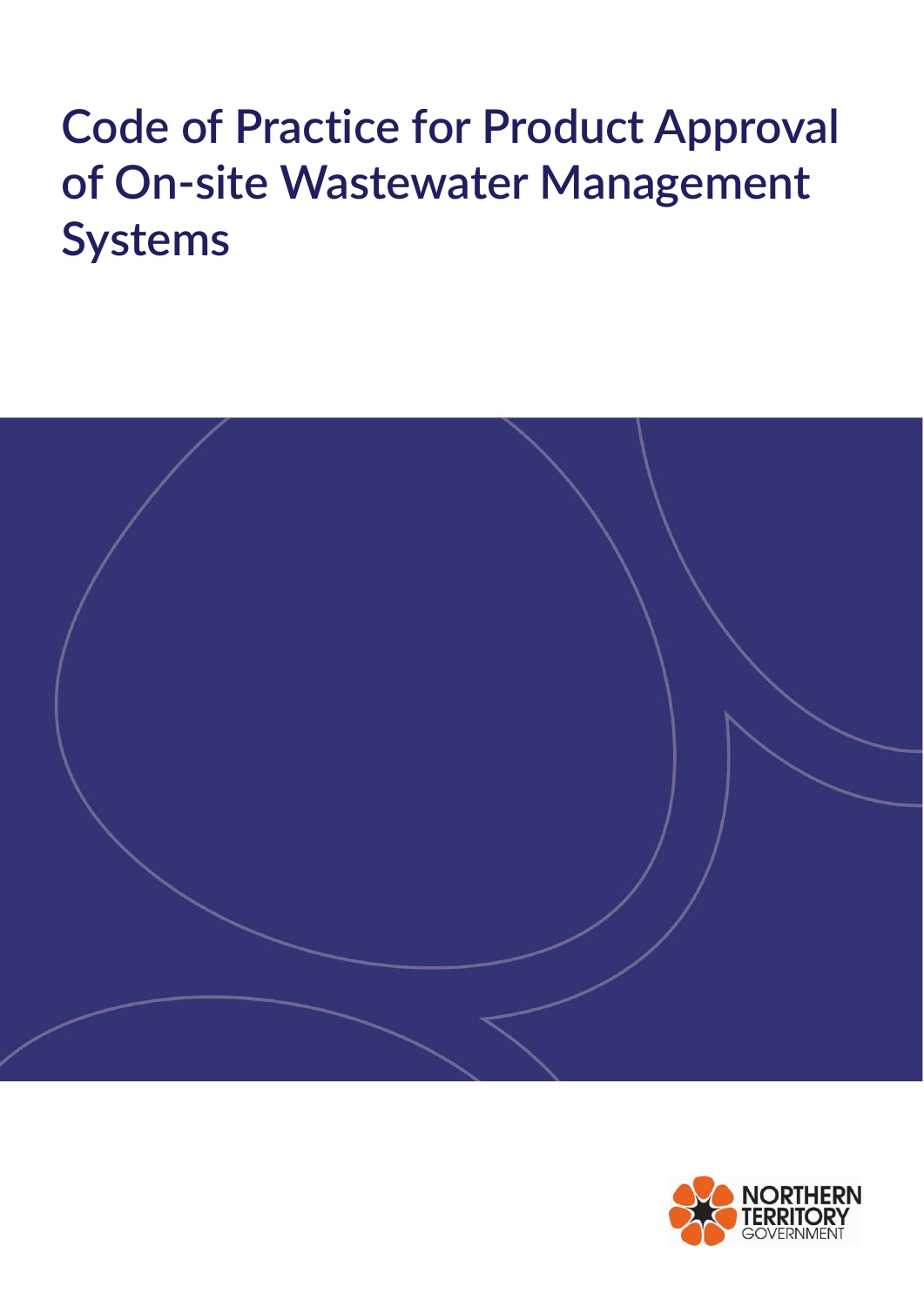| Document title         | Code of Practice for Product Approval of On-site Wastewater Management<br>Systems          |  |
|------------------------|--------------------------------------------------------------------------------------------|--|
| <b>Contact details</b> | Department of Health - Public Health Directorate<br>wastewater@nt.gov.au or (08) 8922 7152 |  |
| NTG webpage            | <b>Northern Territory Government website</b>                                               |  |
| Approved by            | <b>Chief Health Officer</b>                                                                |  |
| Date approved          | 4 November 2020                                                                            |  |
| <b>TRM</b> number      | EFILE2020/4163-03                                                                          |  |

| Version        | <b>Date</b>     | <b>Author</b> | <b>Changes made</b> |
|----------------|-----------------|---------------|---------------------|
| $^{\circ}$ 1.0 | 4 November 2020 | Peter Rogers  |                     |

# <span id="page-1-0"></span>**Disclaimer**

The information provided in the Code of practice for product approval of on-site wastewater management systems (the Code) is based upon requirements for the design of on-site wastewater management systems in the Northern Territory.

The Code and the information herein does not in any part act as an approval to install an on-site wastewater management system.

The Northern Territory Government accepts no liability for costs or damages to any person or property resulting from the application of the Code.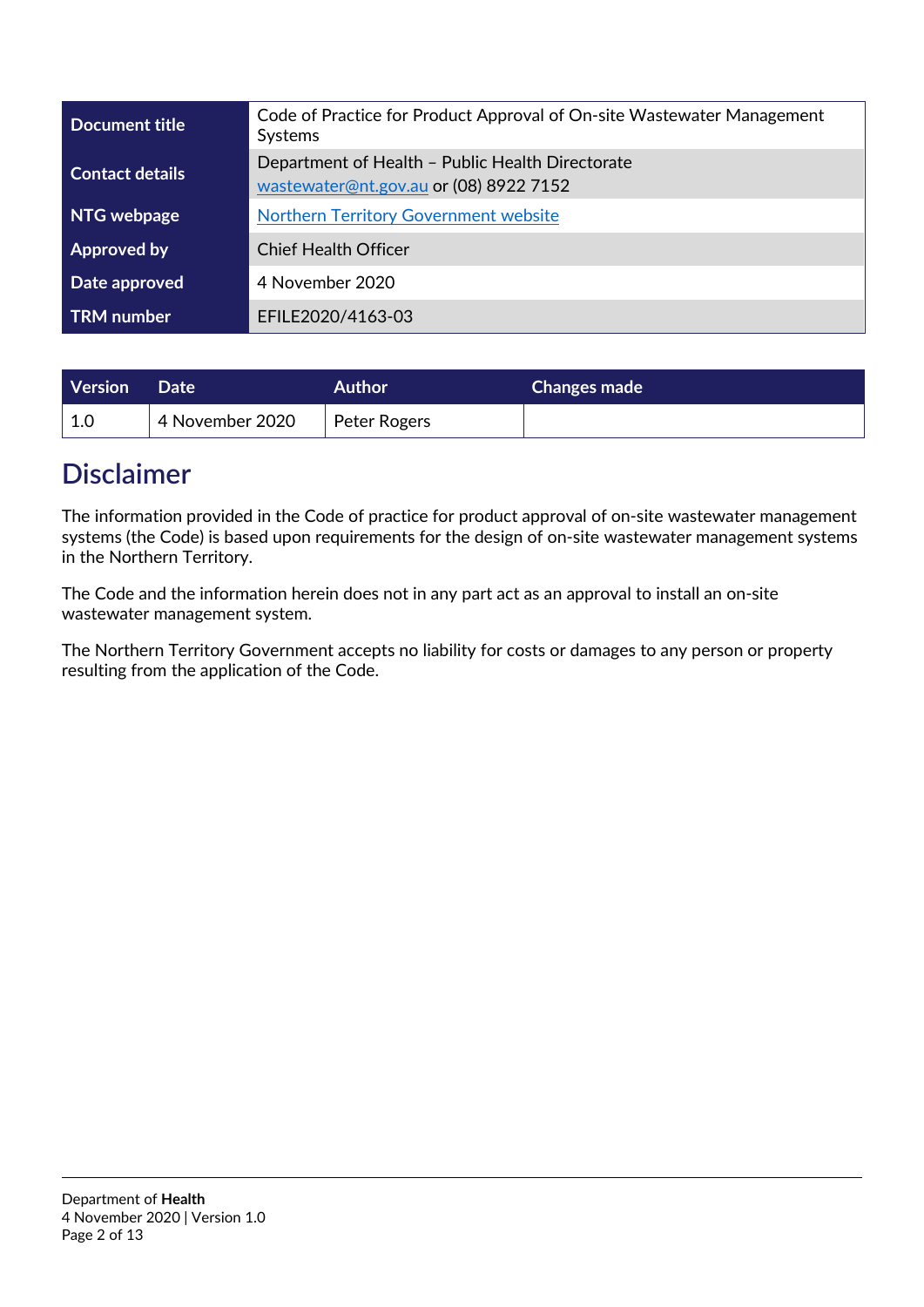# **Contents**

| 3.2. Plumbing Code of Australia and Plumbing and Drainage Standards AS/NZS 3500 7 |  |
|-----------------------------------------------------------------------------------|--|
|                                                                                   |  |
|                                                                                   |  |
|                                                                                   |  |
|                                                                                   |  |
|                                                                                   |  |
|                                                                                   |  |
|                                                                                   |  |
|                                                                                   |  |
|                                                                                   |  |
|                                                                                   |  |
|                                                                                   |  |
|                                                                                   |  |
|                                                                                   |  |
|                                                                                   |  |
|                                                                                   |  |
|                                                                                   |  |
|                                                                                   |  |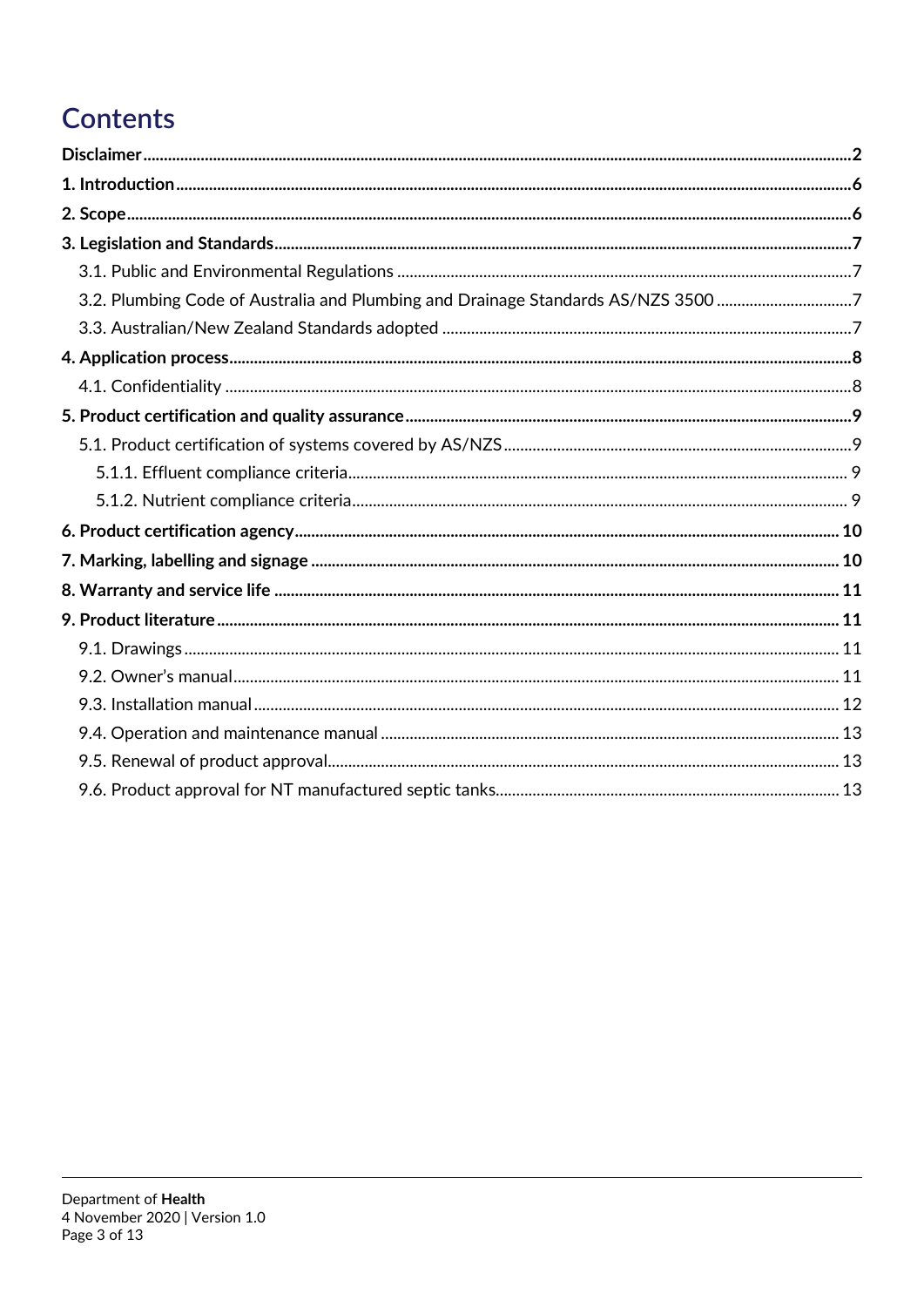| <b>Definitions</b>                                                 |                                                                                                                                                                                                                                                                                                                                                                       |  |  |
|--------------------------------------------------------------------|-----------------------------------------------------------------------------------------------------------------------------------------------------------------------------------------------------------------------------------------------------------------------------------------------------------------------------------------------------------------------|--|--|
| Aerated<br>Wastewater<br><b>Treatment</b><br>System (AWTS)         | A system that uses the processes of aeration following clarification to achieve<br>secondary (biological) treatment of wastewater.                                                                                                                                                                                                                                    |  |  |
| Authorised<br>service person                                       | A person who has been suitably trained in the installation, operation and service<br>requirements of the system or accredited by the system manufacturer.                                                                                                                                                                                                             |  |  |
| AS/NZS                                                             | Australian Standards/New Zealand Standards (latest version).                                                                                                                                                                                                                                                                                                          |  |  |
| <b>Blackwater</b>                                                  | Refers to wastewater containing products of human excretion.                                                                                                                                                                                                                                                                                                          |  |  |
| BOD <sub>5</sub><br>(Biochemical<br>oxygen demand)                 | Refers to the amount of oxygen that would be consumed over a period of five days<br>by microbiological action in a sample of wastewater at 20 degrees C.                                                                                                                                                                                                              |  |  |
| Composting toilet                                                  | A device that receives and treats human excreta, domestic organic matter and<br>bulking agents, using natural aerobic stabilisation and disinfection processes to<br>produce a product that is not a public health risk.                                                                                                                                              |  |  |
| Design capacity                                                    | The maximum number of people for a specified use.                                                                                                                                                                                                                                                                                                                     |  |  |
| <b>Disinfection</b>                                                | The method of treatment of wastewater, which reduces the concentration of<br>pathogens via inactivation to an acceptable level satisfactory for the intended use.                                                                                                                                                                                                     |  |  |
| <b>Effluent</b>                                                    | The liquid discharged from a wastewater management system.                                                                                                                                                                                                                                                                                                            |  |  |
| Greywater                                                          | The domestic wastewater from baths, showers, basins, laundries and kitchen<br>sinks/dishwashers specifically excluding water from toilets and urinal wastes.                                                                                                                                                                                                          |  |  |
| Greywater<br>diversion device<br>(GDD)                             | A device that collects and directs untreated greywater to a sub-surface irrigation<br>area or to the sewer. This system does not allow storage or treatment, apart from a<br>coarse screen filter, which may remove lint, hair and coarse particles.                                                                                                                  |  |  |
| Greywater<br>treatment system<br>(GTS)                             | A system or device that collects, treats and disinfects greywater arising from an<br>individual single domestic premises for reuse for toilet and urinal flushing or laundry<br>use, and / or for use in surface and sub-surface irrigation in dedicated non-<br>trafficable areas.                                                                                   |  |  |
| <b>JAS-ANZ</b>                                                     | Joint accreditation system of Australia and New Zealand.                                                                                                                                                                                                                                                                                                              |  |  |
| Land application<br>system                                         | The system used to apply effluent from a wastewater treatment system into or onto<br>the soils for further in-soil treatment and soakage/reuse.                                                                                                                                                                                                                       |  |  |
| <b>NATA (National</b><br>Association of<br>Testing<br>Authorities) | Government-endorsed provider of accreditation for laboratories and similar testing<br>facilities. Accredited laboratories in Australia will provide reliable and accurate test<br>results of wastewater contaminants.                                                                                                                                                 |  |  |
| On-site<br>wastewater<br>system (OWMS)                             | A system that collects treats and disposes of or reuses domestic wastewater within<br>an individual allotment. This includes land application of treated wastewater which<br>is to be on the same allotment. This applies to septic tanks, aerated treatment units,<br>composting toilets, leach drains, soak wells, greywater systems and temporary site<br>toilets. |  |  |
| Performance<br>criteria                                            | The quantitative or qualitative description of the performance requirements.                                                                                                                                                                                                                                                                                          |  |  |
| Secondary<br>treatment                                             | Microbiological digestion and physical settling and filtering processes and<br>decomposition of wastewater constituents following primary treatment.                                                                                                                                                                                                                  |  |  |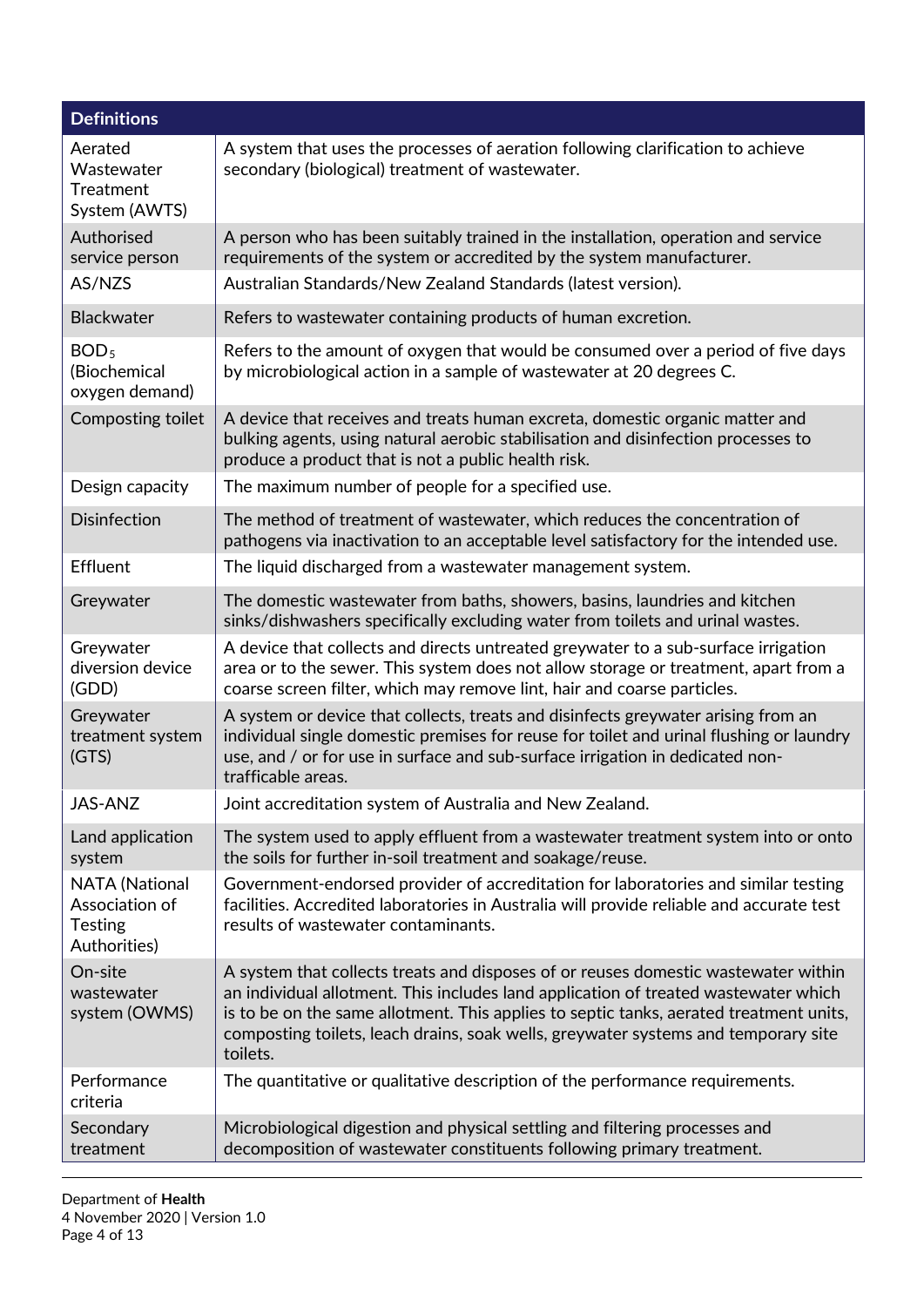| <b>Definitions</b>            |                                                                                                                                                                                                                                                                                                                                                                        |  |
|-------------------------------|------------------------------------------------------------------------------------------------------------------------------------------------------------------------------------------------------------------------------------------------------------------------------------------------------------------------------------------------------------------------|--|
| Secondary<br>treatment system | A system which produced treated effluent of secondary standard, i.e. $\leq$ 20 mg/L of<br>BOD5, ≤30 mg/L of TSS and ≤10 cfu/100 mL of E.coli (as specified in Section 2 of<br>As 1546.3:2017).                                                                                                                                                                         |  |
| Septic tank                   | A single or multiple chambered tank through which wastewater is allowed to flow<br>slowly to allow suspended matter to settle and be retained, so that organic matter<br>contained therein can be decomposed (digested) by anaerobic bacterial action in the<br>liquid. The term covers the tanks that are used to treat all wastewaters, greywater<br>and blackwater. |  |
| Service agent                 | A person contracted by the manufacturer or system owner to regularly maintain the<br>onsite wastewater system (may be the system supplier).                                                                                                                                                                                                                            |  |
| Serviceable life              | The period of time in which with only normal and routine maintenance, the onsite<br>wastewater system including any associated fittings perform satisfactorily without<br>failure.                                                                                                                                                                                     |  |
| Sewage                        | Wastewater generated in a domestic premise, including refuse liquids, wastewater<br>or waste matter (including both greywater and blackwater).                                                                                                                                                                                                                         |  |
| Sewerage                      | The network of collection drains carrying domestic wastewater to the treatment<br>plant.                                                                                                                                                                                                                                                                               |  |
| Sub-surface<br>irrigation     | Irrigation at a depth of at least 100mm below the surface level of soil or mulch.                                                                                                                                                                                                                                                                                      |  |
| Surface Irrigation            | Irrigation applied to the ground from above the ground surface.                                                                                                                                                                                                                                                                                                        |  |
| Wastewater                    | The used water arising from domestic activities consisting of all wastes, greywater<br>and blackwater.                                                                                                                                                                                                                                                                 |  |
| WaterMark                     | A graphic symbol that is issued for products that have been approved under the<br>WaterMark Certification Scheme as defined in the Plumbing Code of Australia<br>(PCA).                                                                                                                                                                                                |  |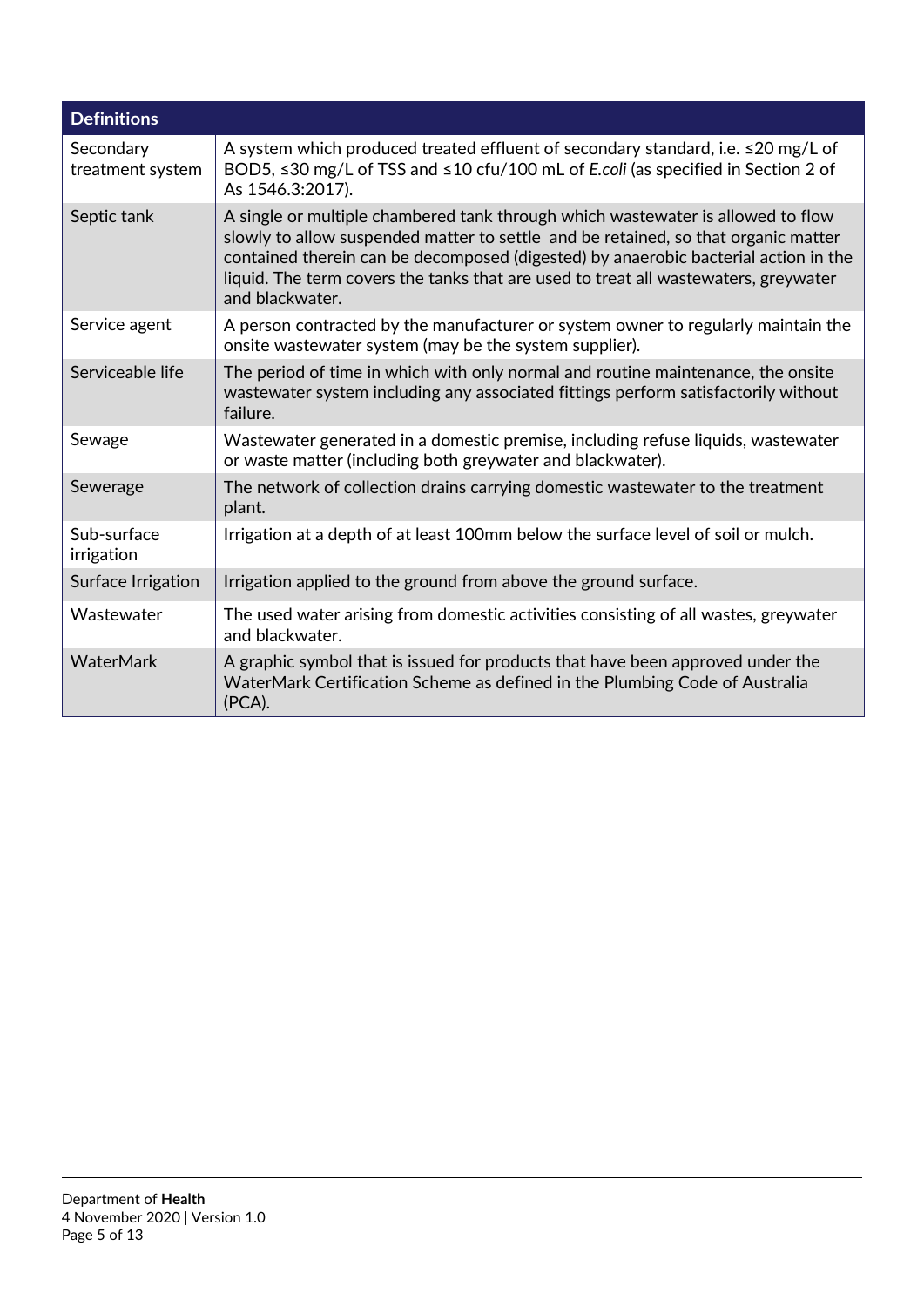# <span id="page-5-0"></span>**1. Introduction**

Manufacturers of on-site wastewater management systems (OWMS) are required to obtain Department of Health (DoH) approval to produce and/or sell these systems in the NT.

An OWMS is a wastewater management system that collects treats and disposes of or reuses domestic wastewater within an individual allotment. This includes land application of treated wastewater which is to be on the same allotment. This section applies to septic tanks, secondary treatment systems, composting toilets, greywater systems and any apparatus for the treatment or disposal of sewage.

All such products must be of sound construction and adequate design to ensure that sewage is effectively collected, treated, contained and disposed of or reused without risk to public health or the environment.

The assessment process and documentation requirements may vary, depending on the nature of the product. Product approval fees apply and manufacturers are responsible for any costs associated with product trials, quality assurance requirements or in providing engineering certification and structural test reports.

The status of manufacturers and various products including product approval fees is available on the [Northern Territory Government website.](https://nt.gov.au/property/building/install-a-wastewater-system/wastewater-management/outside-building-control-areas)

All OWMS shall be approved by the Chief Health Officer before they can be sold to the public or used for the treatment and disposal of sewage in order to:

- Minimise the risk of pathogens in wastewater and the spread of enteric disease.
- Reduce the risk of environmental degradation.
- Ensure product compliance with regulations and relevant standards.

Applicants must apply to the DoH for product approval and to register their mark or distinguishing brand. Every article used in the construction of an apparatus for the treatment and disposal of sewage and effluent is required to be marked with the manufacturer's name or brand.

### <span id="page-5-1"></span>**2. Scope**

The Code:

- Sets the minimum requirements for manufacturers to obtain product approval by the Chief Health Officer to produce or sell their OWMS in the NT.
- Defines the documentation that applicants need to submit to the Department of Health (DoH) as well as the application process to obtain approval for their systems.
- Sets out the requirements for the design, manufacture, quality assurance, installation, operation and maintenance of OWMS serving individual allotments.
- References several Australian/New Zealand Standards (AS/NZS) and is in line with national standards. The Code needs to be read in conjunction with the relevant standard(s).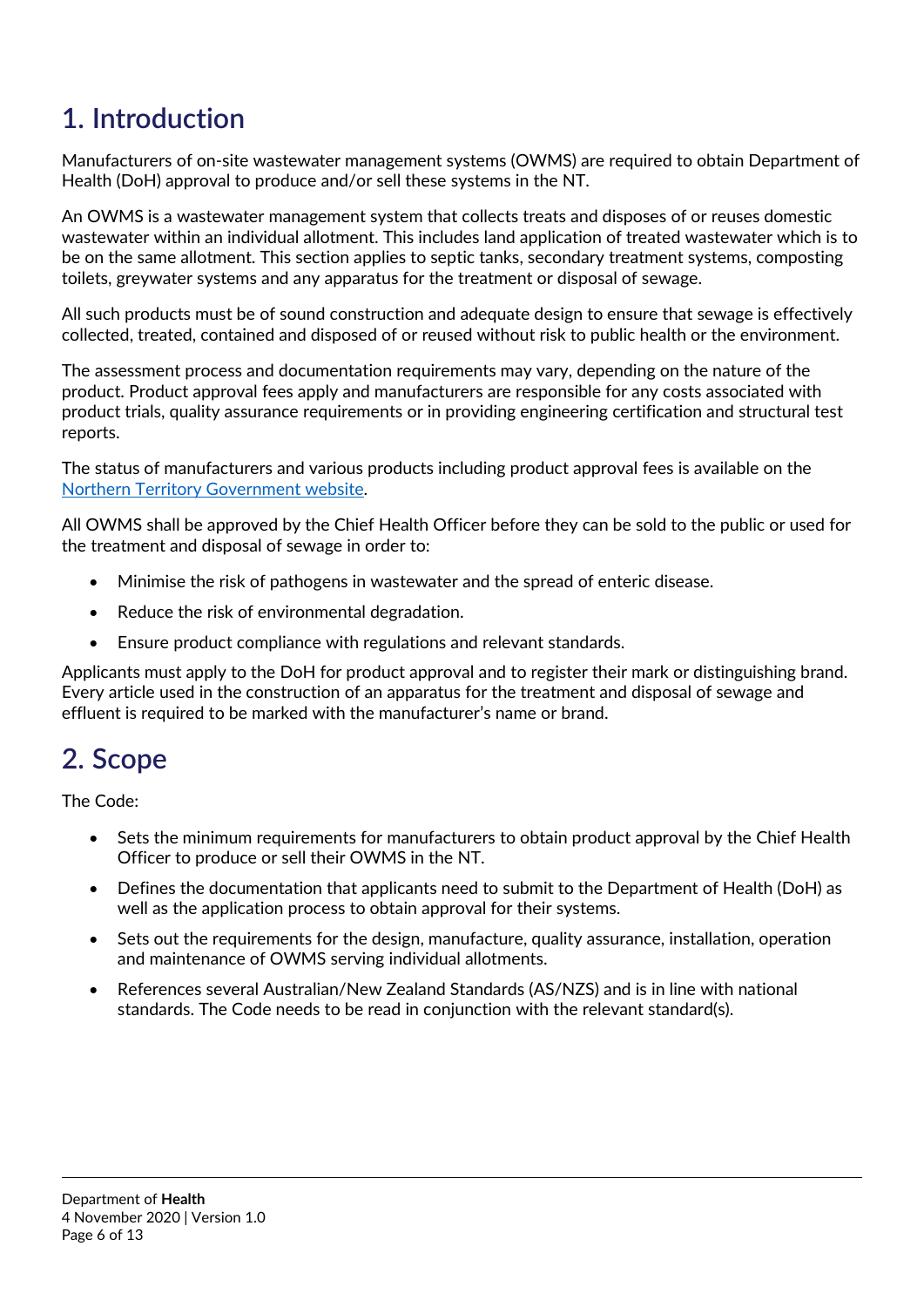# <span id="page-6-0"></span>**3. Legislation and Standards**

### <span id="page-6-1"></span>**3.1. Public and Environmental Regulations**

The main legislative requirements concerning product approval of OWMS are contained in the Public and Environmental Health Regulations. The Regulations detail the requirements to be satisfied with regard to the manufacture, installation and operation of wastewater systems. The Code should be read in conjunction with these Regulations. The design, manufacture and use of an OWMS must be approved by the Chief Health Officer.

#### <span id="page-6-2"></span>**3.2. Plumbing Code of Australia and Plumbing and Drainage Standards AS/NZS 3500**

The essentials of good plumbing and drainage are simple design, sound materials and good workmanship. All materials, fittings and fixtures used must be according to a standard approved for sanitary plumbing and drainage.

All sanitary plumbing and drainage work including the installation of fixtures and connection to the OWMS via traps, waste pipes and drains shall be carried out in accordance with the Plumbing Code of Australia (Section A "General Provisions," Part B3 "Non Drinking Water Services," Section C "Sanitary Plumbing and Drainage Services," Section F "Onsite Wastewater Management Systems" and Section G "Materials and Products Certification) and the Plumbing and Drainage Standards AS/NZS 3500.

### <span id="page-6-3"></span>**3.3. Australian/New Zealand Standards adopted**

The following Australian/New Zealand Standards (AS/NZS) are adopted in this Code:

- AS/NZS 1546.1 On-site domestic wastewater treatment units Part 1: Septic tanks.
- AS/NZS 1546.2 On-site domestic wastewater treatment units Part 2: Waterless composting toilets.
- AS 1546.3 On-site domestic wastewater treatment units Part 3: Secondary treatment systems.
- AS 1546.4 On-site domestic wastewater treatment units Part 4: Domestic greywater treatment systems.
- AS/NZS 1547 On-site domestic wastewater management.
- AS/NZS 3000 Electrical installations (known as the Australian/New Zealand Wiring Rules.
- AS/NZS 3500.1 Plumbing and drainage Part 1: Water services.
- AS/NZS 3500.2 Plumbing and drainage Part 2: Sanitary plumbing and drainage.
- AS/NZS 2845.1 Water Supply Backflow prevention devices.
- AS 3600 Concrete structures.

<span id="page-6-4"></span>Australian/New Zealand Standards (1546 series and 1547 referred to above) are taken to apply to all OWMS and land application areas, however any additional information or requirement provided in this Code overrides corresponding or differing AS/NZS requirements. References to AS/NZS in this Code must be considered as the corresponding clauses of the subsequent versions of the AS/NZS will apply. If revisions of the AS/NZS differ considerably, DoH will determine which approach best meets the required performance outcomes.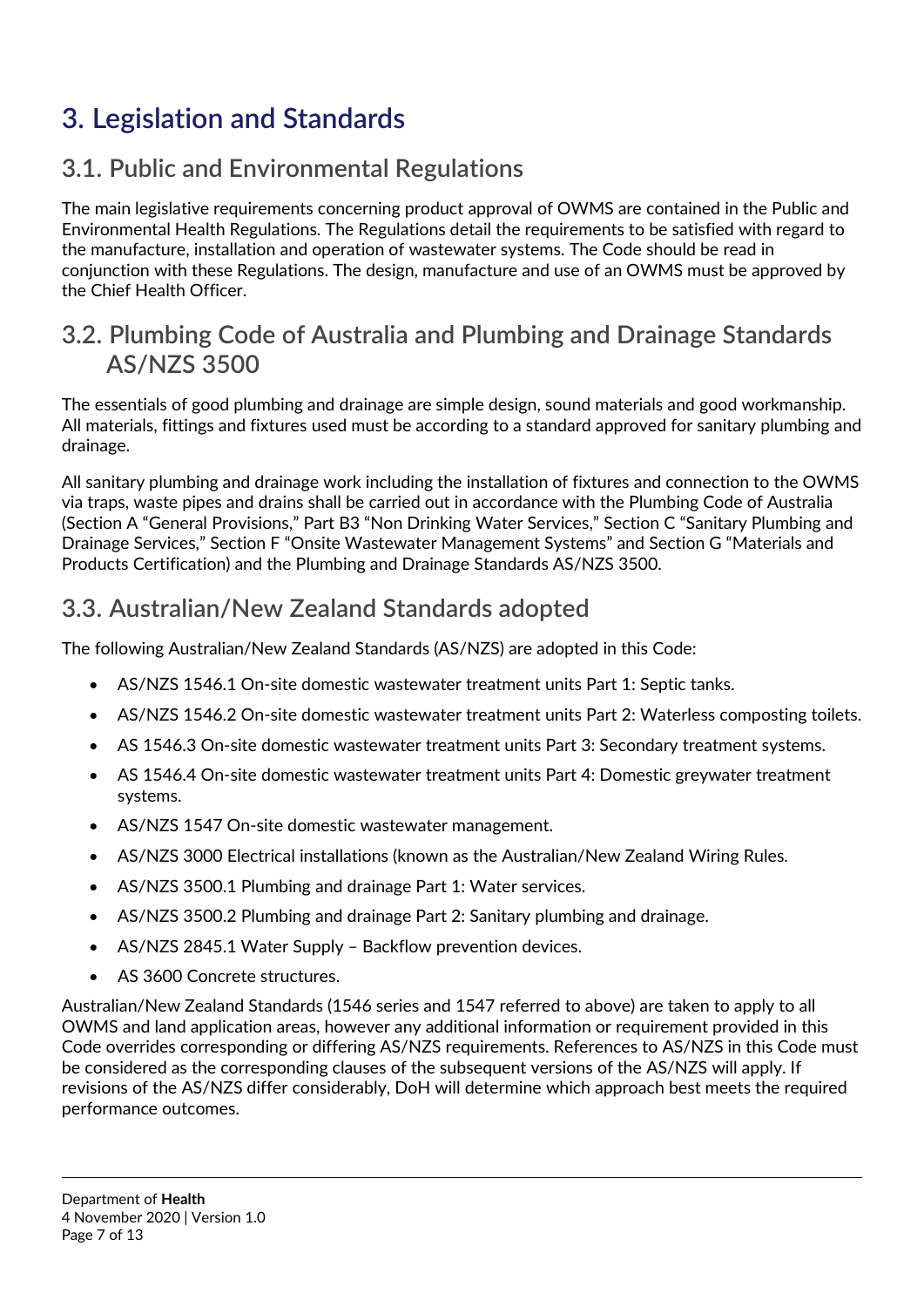# **4. Application process**

Applications for product approval should be submitted in hard copy and electronic format to the DoH Public Health Directorate. They must include:

An application form for product approval signed and dated either by the applicant or a person authorised to act on their behalf (written confirmation of such authorisation should be provided with the application). The application form is available on the [Northern Territory Government website:](https://nt.gov.au/property/building/install-a-wastewater-system/wastewater-management/outside-building-control-areas)

- Where applicable, a certificate of incorporation and business name certificate.
- Supporting technical information as required by the application form.

The application form for product approval shall be lodged with the following documentation:

- Copies of certification documentation from an independent product certification agency accredited by JAS-ANZ, showing certification of the OWMS to a relevant product certification program in accordance with Section 6.
- A certification evaluation report prepared by the product certification body detailing the testing methods used, inclusion of all log sheets, comparing performance against the test criteria and detailing the security arrangements adopted to ensure testing integrity.
- Documentation that the laboratories used for offsite chemical and bacteriological determinations are National Association of Testing Authorities (NATA) registered to carry out analyses for the parameters specified.
- A statement of the warranty and guaranteed service life of the prefabricated OWMS and all components.
- A complete and detailed specification of the prefabricated onsite wastewater treatment system describing the basis for design, effluent quality, materials, methods of construction, servicing intervals and manner of operation of all equipment supplied and giving capacity and efficiency of motors, pumps, and aerators.
- Drawings as detailed in Section 9.1 of this Code.
- A copy of the product literature specified in Section 9.2, 9.3 and 9.4 of this Code.
- Applicants are encouraged to contact DoH for clarification before submitting the application. Under no circumstances will a preliminary approval be issued.

#### <span id="page-7-0"></span>**4.1. Confidentiality**

The information in an application may be subject to the freedom of information process. Applicants who want specific information to be treated as confidential should clearly indicate this by marking each and every relevant page 'commercial in confidence'.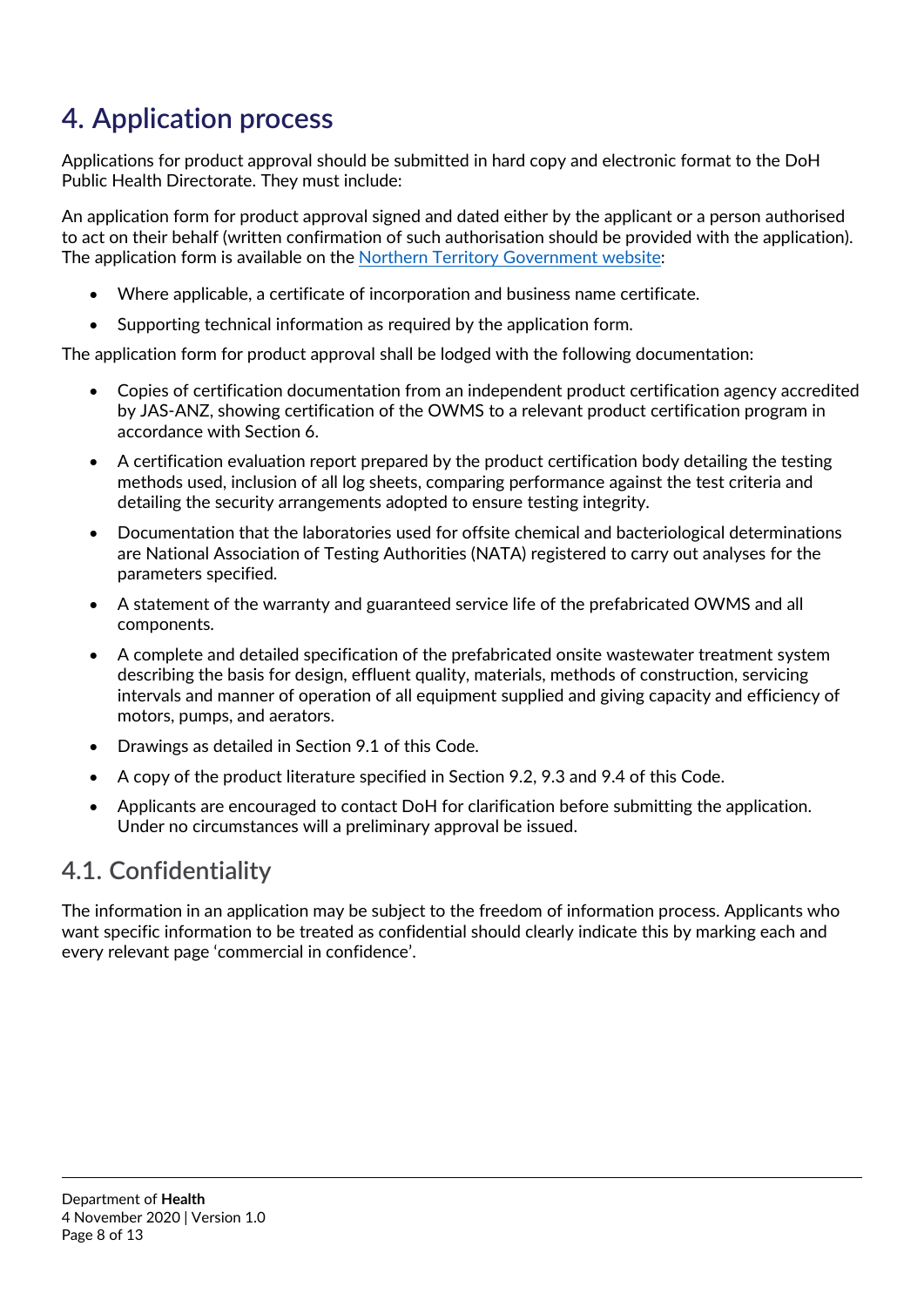# <span id="page-8-0"></span>**5. Product certification and quality assurance**

### <span id="page-8-1"></span>**5.1. Product certification of systems covered by AS/NZS**

Prior to seeking DoH product approval, the manufacturer must obtain certification to an approved product certification program, for each OWMS model.

A range of publications provide performance requirements for OWMS. The publications that are relevant depend on a system's technology.

Australian Standards provide the design, installation, performance and management requirements for the following OWMS:

- AS/NZS 1546:1 On-site domestic wastewater treatment units: Septic tanks.
- AS/NZS 1546.2 On-site domestic wastewater treatment units: Waterless composting toilets.
- AS 1546.3 On-site domestic wastewater treatment units: Secondary treatment systems.
- AS 1546.4 On-site domestic wastewater treatment units: Domestic greywater treatment systems.

Precast concrete steel-reinforced septic tanks and precast steel-fibre reinforced septic tanks shall demonstrate compliance to AS/NZS 1546.1 to obtain product approval.

Glass fibre-reinforced plastic septic tanks and plastic septic tanks are required to obtain product certification by an agency accredited by JAS-ANZ (Joint Accreditation System of Australia and New Zealand) to obtain product approval.

#### <span id="page-8-2"></span>**5.1.1. Effluent compliance criteria**

Effluent that is to be of secondary quality, in accordance with AS/NZS 1547, shall meet the effluent compliance criteria detailed in AS 1546.3.

Composting toilet end product (composted solids) quality shall meet the requirements of AS/NZS 1546.2.

#### <span id="page-8-3"></span>**5.1.2. Nutrient compliance criteria**

This criteria is optional. Septic tanks and aerated wastewater treatment systems (AWTS) do not significantly reduce nutrients. Manufacturers of OWMS specifically designed to remove nitrogen and/or phosphorous shall nominate the nutrient concentration in the final effluent prior to commencement of testing compliance.

The testing agency shall test the total nitrogen and total phosphorous in accordance to AS 1546.3: Appendix A – Performance Evaluation. All nutrient results in the raw wastewater and final effluent shall be submitted to the DoH.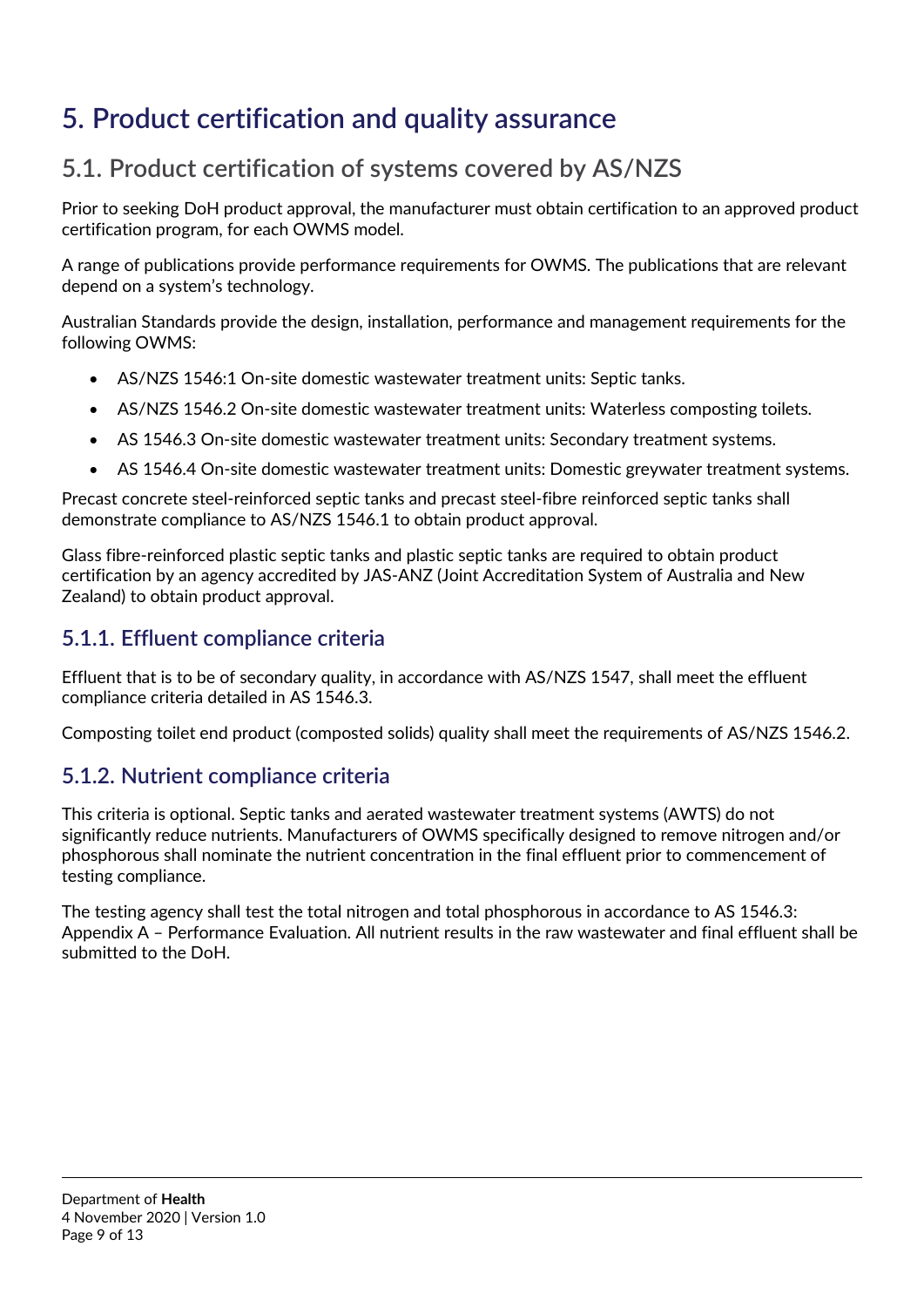# <span id="page-9-0"></span>**6. Product certification agency**

Applicants must use an accredited product certification agency to certify their product complies with the design, installation, performance and management criteria in the relevant Australian Standard.

The product certification agency must be accredited by JAS-ANZ (Joint Accreditation System of Australia and New Zealand). Contact JAS-ANZ to find an accredited testing agency which offers product certification on the web at [www.jas-anz.org.](file://prod.main.ntgov/ntg/dhf/ccp/GROUPS/DATA/Envhlth%20Program%20Directorate/_POLICY/STANDARDS%20&%20CODES%20&%20GUIDELINES/CODE%20OF%20PRACTICE%20FOR%20PRODUCT%20APPROVAL%20OF%20OWMS/www.jas-anz.org)

All laboratories used for offsite effluent/end product quality determinations must be National Association of Testing Authorities (NATA) registered to carry out analyses for the parameters specified. Sampling must be undertaken by a NATA accredited laboratory or an independent body as agreed to by DoH and the product certification agency, and directly transported and delivered to a NATA accredited laboratory, to carry out analyses for the parameters specified. Where applicable, residual disinfectant and dissolved oxygen samples must be analysed on site.

Applicants should demonstrate that their product has obtained product approval under the Standards Mark Quality Assurance program, has ISO 9000 accreditation, or has gained comparable accreditation under a quality assurance process. If manufacture of the product has not commenced, the applicant must provide evidence that the product has been submitted for accreditation under the type of process described above.

# <span id="page-9-1"></span>**7. Marking, labelling and signage**

The minimum marking requirements for a prefabricated OWMS shall be in accordance with AS/NZS 1546.1, AS/NZS 1546.2, AS 1546:3 of AS 1546.4, whichever is applicable. All marking shall be permanent, legible and clearly visible.

All pipes, valves and outlets must be clearly and permanently labelled with safety signs in accordance with AS 1319 and AS 2700. Land irrigation areas utilising surface or subsurface irrigation must have at least two warning signposts, complying with Standards AS 1319, at the boundaries of the irrigation area. The signs must be clearly visible to property users, with wording such as, "Recycled Water – Avoid Contact – DO NOT DRINK".

The following minimum information shall be marked on the product:

- Manufacturer's name or trademark.
- Date of manufacture.
- Design capacity in litres.
- Product identification (model or design identification number).
- Top load or any other load limitations.
- Contact details for service.
- Identification of the inlet and outlet, where applicable.
- Weight of product.
- Lifting and transport instructions, where applicable.

All marking shall be permanent, legible and clearly visible at the time of installation.

Marking location and information shall be included on the design drawings.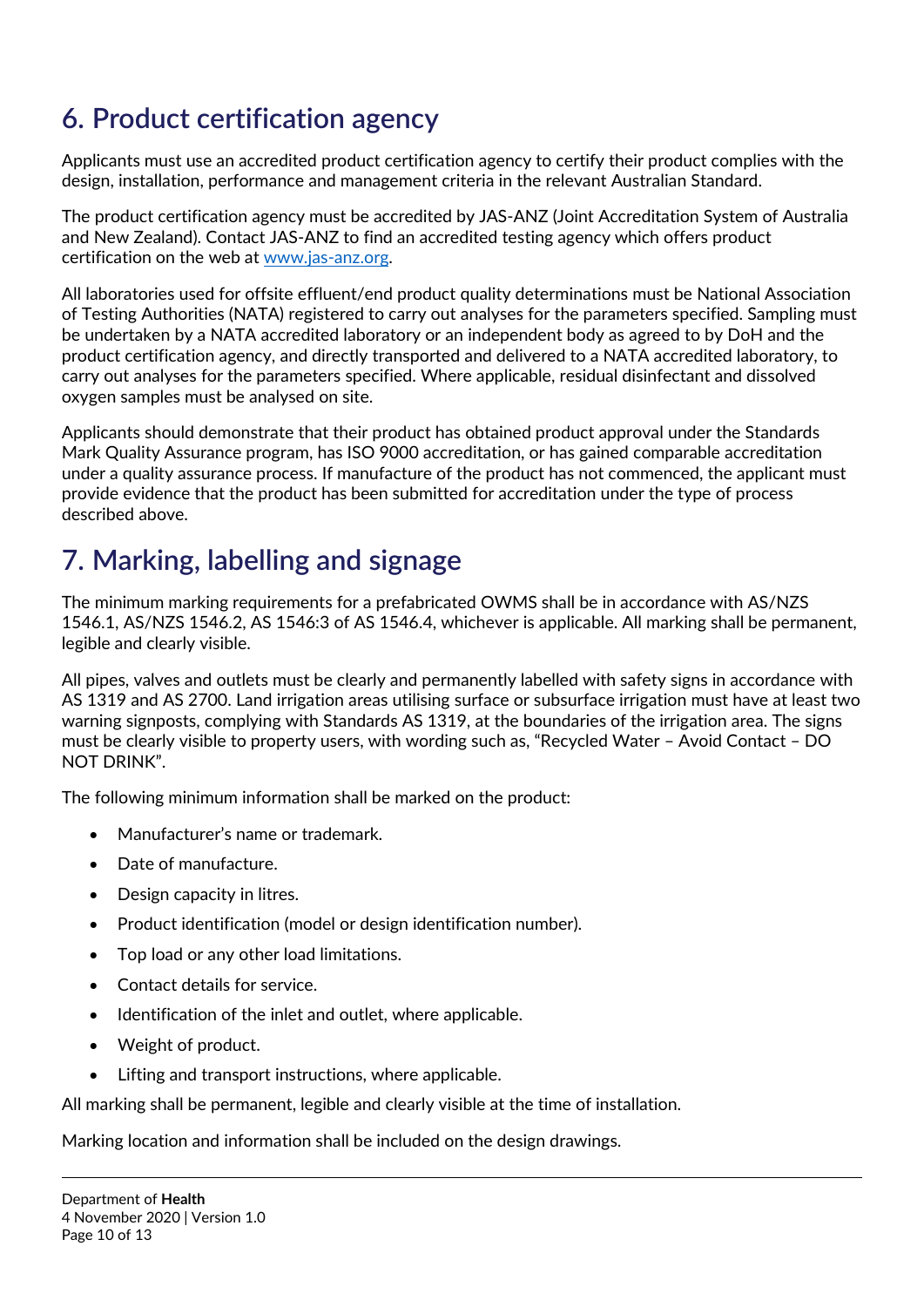# <span id="page-10-0"></span>**8. Warranty and service life**

By applying for and accepting an approval pursuant to the procedures in this Code, the manufacturer of a prefabricated OWMS guarantees that the product is:

- Manufactured and supplied as approved.
- Built in accordance with an approved product specification.
- Fit for purpose.

The manufacturer shall nominate the guaranteed service life of the system. The service life of a system means the period for which that system is designed and rated to comply with the test criteria reliably, using the components specified.

The service life of components means that period for which they are designed and rated to perform reliably to specification and may vary from the performance life of the system. The guaranteed service life of components shall be as following:

- All metal fittings, fasteners and components of the OWMS other than the pumps and motors shall be of non-corroding material and shall have a service life of at least 15 years
- All mechanical and electrical parts shall have a minimum service life of 5 years and minimum warranty period of 12 months.

### <span id="page-10-1"></span>**9. Product literature**

The manufacturer must produce and submit to DoH the following drawings and manuals for product approval, as indicated in the following subsections.

### <span id="page-10-2"></span>**9.1. Drawings**

Certified engineering drawings, dimensioned and accompanied by a listing of all components must be submitted. The plans must show the intended layout of the system, including typical siting of tanks, chambers and control panels, pipes, effluent application areas and other relevant details.

The drawings must be scaled engineering drawing(s), preferably A3 size (min. A4), to include both planviews and cross-sectional drawings of the system as a whole and for each of its components with name, model, size, description, function, material of manufacture and location in the product.

The drawings must be detailed fabrication drawings providing all necessary dimensions, sizes and locations of all elements of the OWMS, including the fittings in their final locations.

#### <span id="page-10-3"></span>**9.2. Owner's manual**

Each OWMS (except septic tanks) must be accompanied by an owner's manual prepared by the manufacturer. The authorised representative must provide the manual to the owner at the time of system installation or on occupation of the premises. The manual must be written so as to be easily understood by the intended reader and must include, at a minimum:

An overview of the product and intended use including a clear statement of examples of the types of wastewater/waste that can be effectively treated by the product: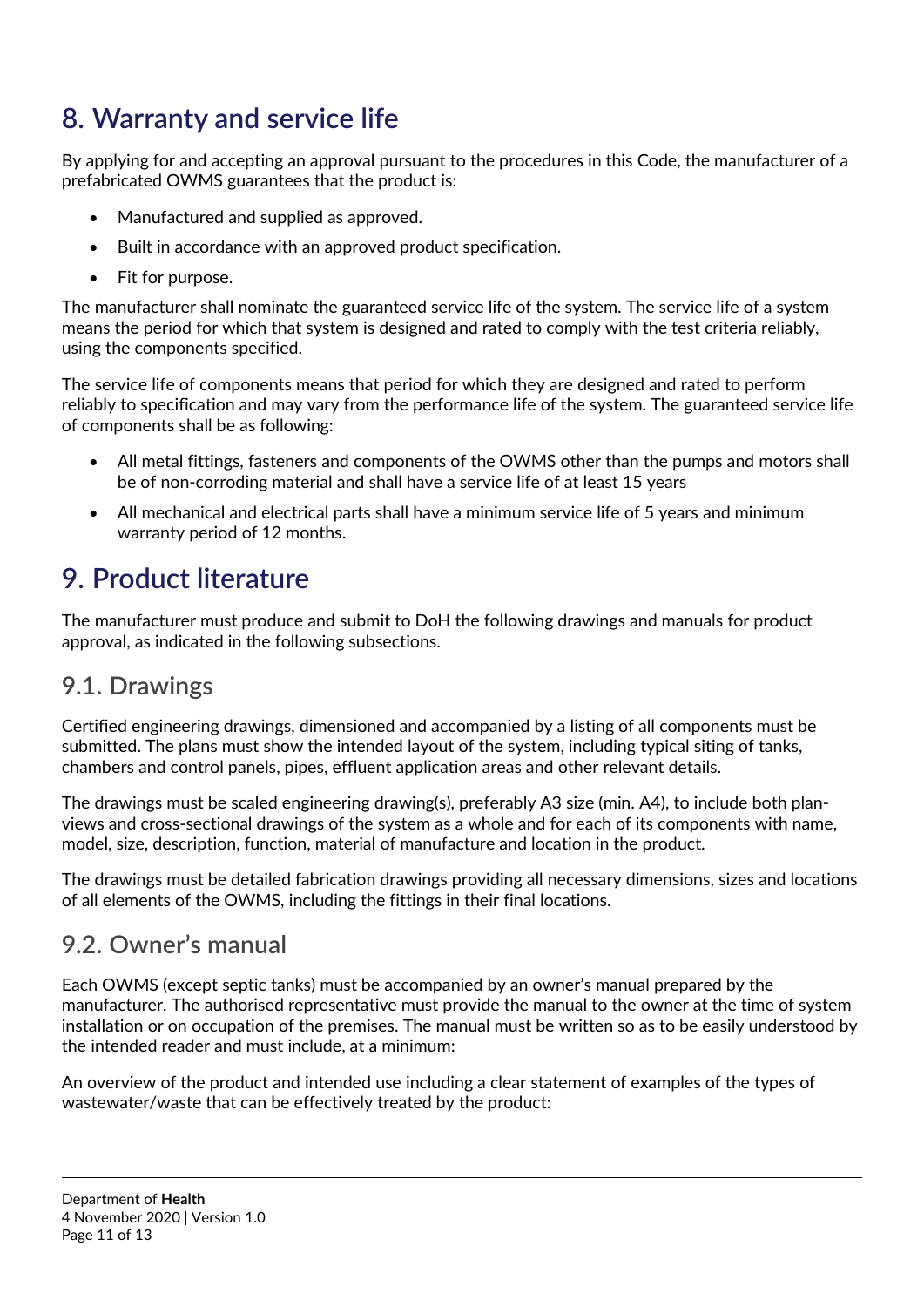- A diagram explaining the system and the process.
- Warranty and service life.
- Servicing requirements.
- Troubleshooting guide and signs of failures including the name and phone number of an appropriate service representative to be contacted in the event that a problem with the product occurs.
- Desludging requirements.
- Safety information.
- Alarm information and use restriction.
- A statement confirming that the product meets the requirements of the Code.
- A list of toxic substances/loads to be avoided including a list of household substances that, if discharged to the treatment plant, may adversely affect the integrity of the product, the process, or the environment and the spreading of hydraulic loads.
- Comprehensive operating instructions that clearly delineate proper function of the treatment plant, operating and maintenance responsibilities of the owner and authorised service agent, and servicerelated obligations of the manufacturer or system builder.
- A course of action to be taken if the product is to be used intermittently or if extended periods of non-use are anticipated.
- A list of terms and their definitions.

#### <span id="page-11-0"></span>**9.3. Installation manual**

Manufacturers must provide comprehensive and detailed installation instructions to authorised representatives. The manual must be written so as to be easily understood by the intended reader and must include, as a minimum:

- A numbered list of product components and an accompanying illustration, photograph, or print in which the components are respectively identified.
- Design, construction, and material specifications for the components of the product.
- Wiring schematics for the treatment plant's electrical components, where applicable.
- Off-loading and unpacking instructions including safety considerations, identification of fragile components and measures to be taken to avoid damage to the product.
- Required soil properties for installation.
- A process overview of the function of each component and the expected function of the product when all components are properly assembled and connected.
- A clear definition of product installation requirements including plumbing and electrical power requirements, ventilation, air intake protection, bedding, hydrostatic displacement protection, water tightness, slope and miscellaneous fittings and appurtenances.
- Repair or replacement instructions in the event that a product possesses flaws that would inhibit proper functioning and a list of sources where replacement components can be obtained.
- A detailed start-up procedure.